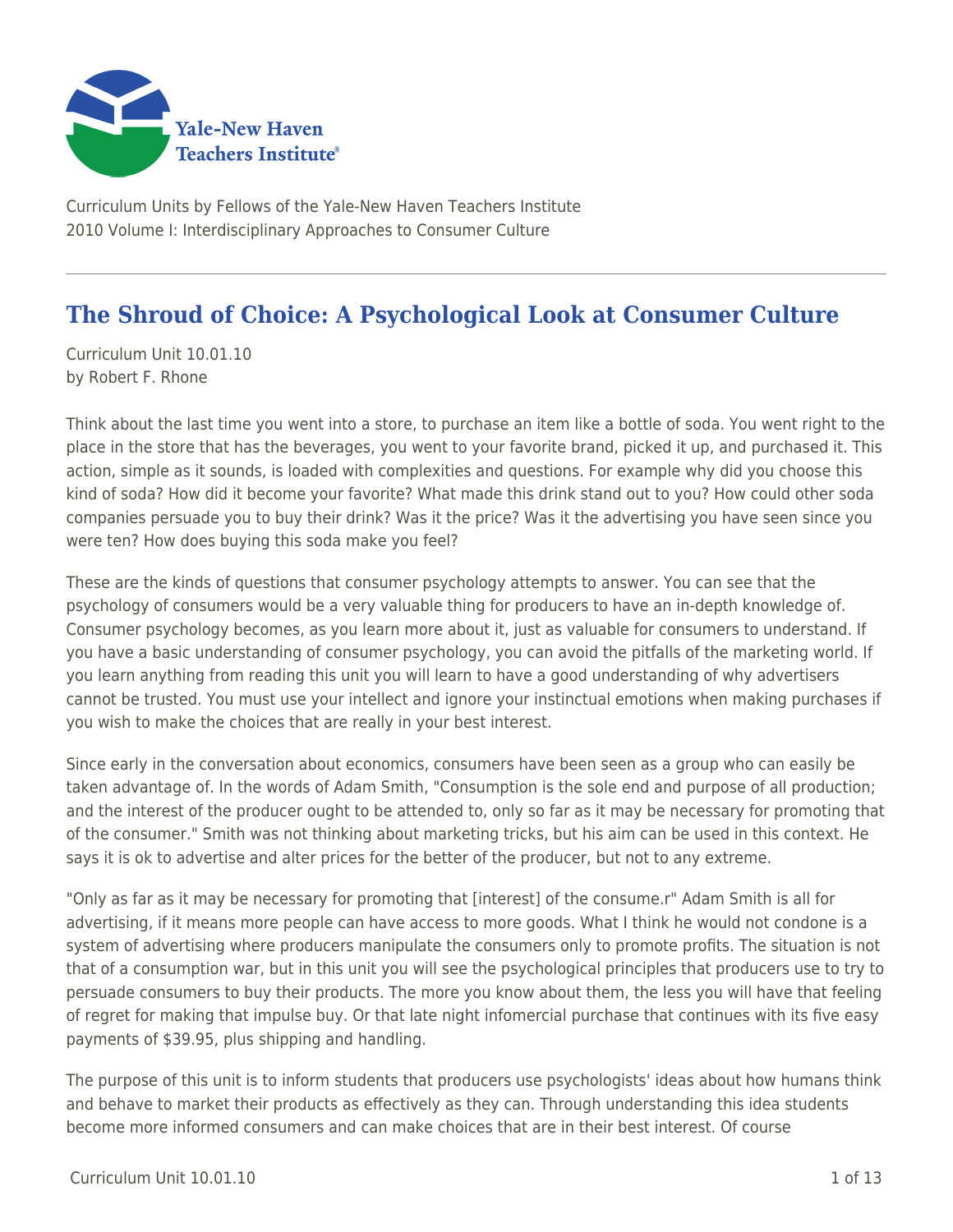consumption is necessary in our modern world. We need to buy food if we want eat and clothing if we want to be socially excepted. How we can be most prepared to make the best decision we can when it comes time to shop.

## **Introduction**

I teach eleventh and twelfth grade at Hyde Leadership High School, a New Haven Magnet School, located in Hamden Connecticut. Our population of students is drawn from the surrounding towns, including West Haven, East Haven, Branford, etc. The Hyde program is one that forces students to get out of their comfort zone and examine their lives and daily actions to develop their character and to become well-rounded adults. The character program manifests itself in many ways day-to-day at Hyde, during school meetings, senior evaluations and character periods that happen weekly. This unit, which involves some introspective contemplation is part of our academic curriculum and our Character Curriculum. Most of my students are on reading level, and although many have academic challenges, most of those are (somewhat ironically) motivation issues. In this unit I plan to present material not only about motivation and emotion but also about how companies use our emotions and motivations to drive our economic choices.

Students will understand their role in consumer culture, both how they are manipulated by the system via advertisements, as well as how students manipulate the system via market research. Students will learn some basic background psychological information in the form of graphic organizers, structured note-taking, and a 'What? Why?' journal; after which they will view clips from the PBS documentary The Merchants of Cool (2001) which shows teenagers role in the current consumer culture. Students will also read parts of Lars Perner's The Psychology of Marketing, which directly connects the world of Psychology with the world of consumerism clearly and concisely. After being presented with this information, the students will consider their own personal connection to the economy by writing an essay that explains some purchases they have made with detailed descriptions of why they may have made the choices they have.

## **Objectives**

The essential question this unit will attempt to answer is: why do we behave the way do at any particular time? Focusing on buying things seems like a great avenue to take to get to an answer to that question. The consumer-based world that my students live in, often make them feel as if they are not as cool or less cool then everyone else if they do not own the new "best thing." There is a constant feeling that if the hat or jeans you are wearing are not new, then that fact makes you an outcast. As a result of participating in this unit, students will gain an understanding of this phenomenon and its implications for themselves and others. My students will also have an understanding of how advertisements appear to attack their emotions and motivations in order to modify their behavior. In addition students will study both physical and social motivations, and how they may cause distress in their lives. The more important thing that will be discussed is how we can rise above the connections between our happiness and our things. The concluding question that their essay will answer is, did the things you purchased make you happier or a more balanced person because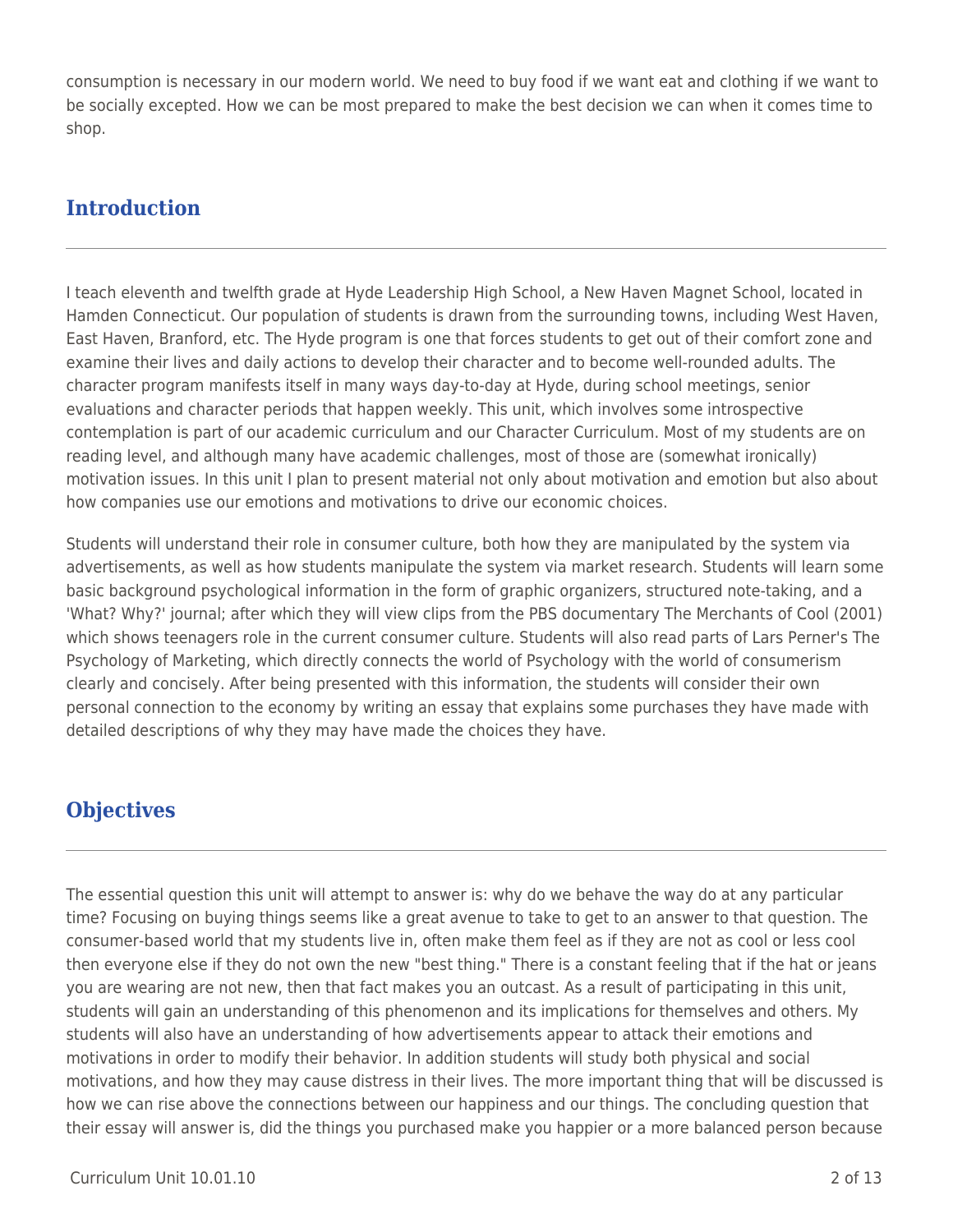you purchased them? Finally we will discuss the students awareness of prioritizing the things in their lives, in a very specific way. The essay will give students a chance to examine their personal economic choices and what kinds of implications that they can have for their future.

This unit will be taught over a one to two week period. The first lessons will focus on The Merchants of Cool documentary and the reading of selections from Malcolm Gladwell's The Cool Hunt. The lessons will include viewing the video online and reacting to it with journals, and structured discussions. The next few lessons will provide some of the background information necessary; this includes the biological causes of motivation, the social foundations of motivation, the physiological and cognitive theories of emotion, drive reduction theory and the criticisms of it, as well as Maslow's hierarchy of needs, and the James-Lange theory of emotion. Students will explore this information by reading the text book, taking notes, participating in teacher-less discussions, and classroom activities. In the last week students will synthesize all of this information, along with their personal experience into an academic essay explaining how they fit into their own economic world through a dissection of their own purchasing decisions. In this week the students will also participate in group discussions about their purchasing decisions, as well as about the format of the essay. At the end of the week they will participate in a writer's workshop where they edit each other's work.

At the conclusion of this unit students will have a mastery of both psychological motivation and emotion, as well as a sense of how they each fits into his or her own economic world. This exercise will help them in making decisions later in life when they find themselves in a personal crisis about finance, emotions, or motivation. They can lean on some of the things learned here about how to spend and save money.

## **Consumer Psychology Background**

This topic is not one that has much prominence in our current curriculum. Below I have included some background information that will be useful for teachers to have.

There are volumes of information gathered by corporations about the psychology of their consumers. For a business to be successful what better information could be collected than of the way their customers think and feel about goods. A prime example is the Handbook of Consumer Psychology, an over 1,000 page text written by three psychologists discussing and analyzing information and research done about the psychology of consumers and how to manipulate them.

| Characteristics | Perceptual 3-7             | Analytical 7-11      | Reflective 11-16     |
|-----------------|----------------------------|----------------------|----------------------|
| Orientation     | Expedient                  | Thoughtful           | Strategic            |
| Focus           | <b>Perceptual Features</b> | Functional/          | Functional/          |
|                 | <b>Salient Feature</b>     | underling features   | underling features   |
| Complexity      | Single attributes          | 2 or more attributes | Multiple attributes  |
|                 | Limited repertoire         | Expanded repertoire  | Complete repertoire  |
|                 | of strategies              | of strategies        | of strategies        |
| Adaptively      | Emerging                   | Moderate             | Fully developed      |
| Perspective     | Egocentric                 | Dual perspectives    | Dual perspectives in |
|                 |                            |                      | social context       |

Below is a chart describing consumer's attitude toward making decisions.(Haugtvedt225)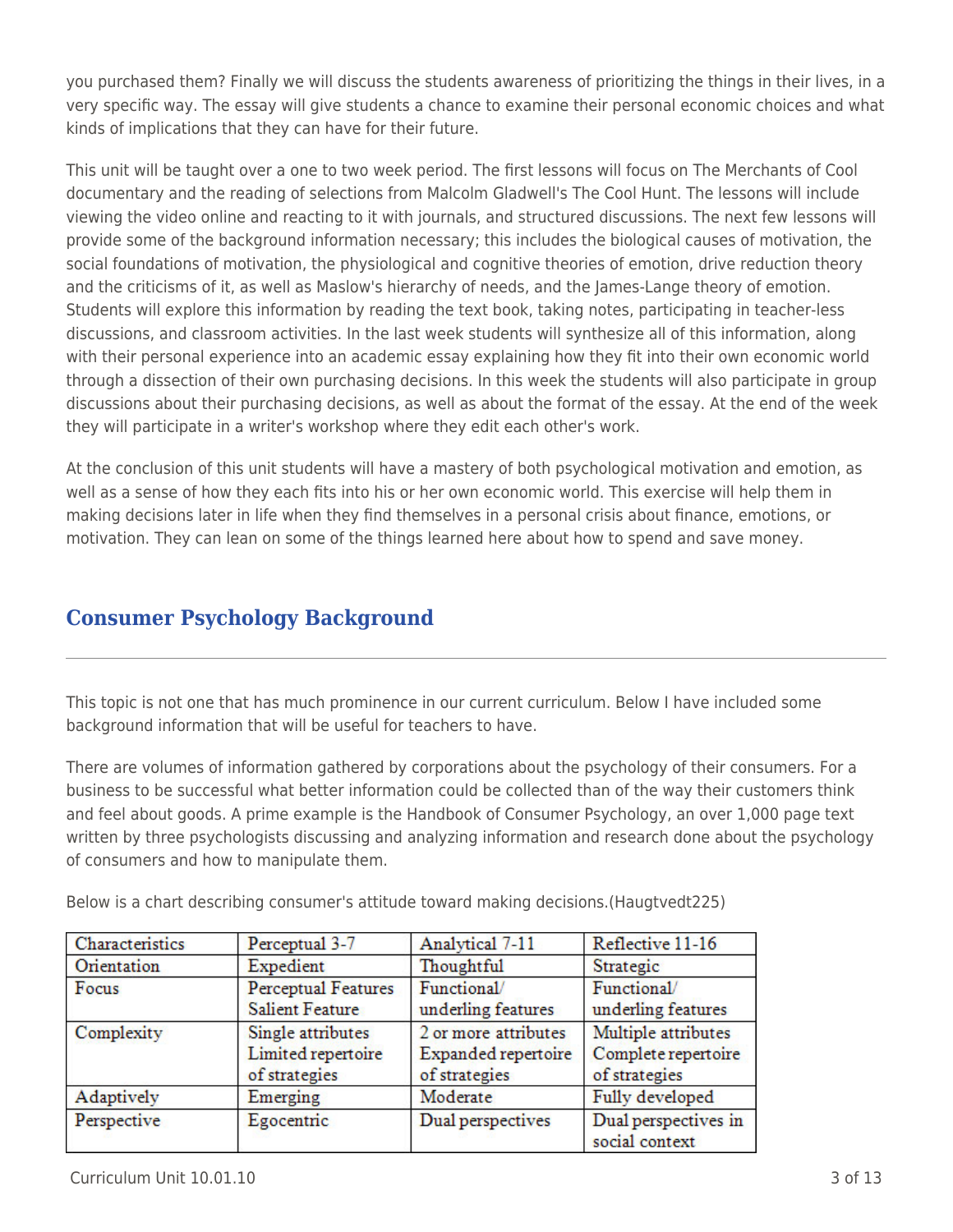The most pertinent piece of information may be the very last box, showing us that teenager's perspective on purchasing is based mainly on social context. This means many things. Including social norms and roles that teenagers see themselves fitting. We can also see from the chart how children's decision-making ability changes over time and how, according to these psychologists, teens make decisions depending on many different variables. Showing students this information could be beneficial. At least explaining to them how on some levels we look to others to show us what is cool and what to buy, so they can be aware of the cycle of consumption they are part of.

### **The Emotional Consumer**

Most adults would say that they made economic decisions about what to buy in a rational manner; saying that they do a cost-benefit analysis of the purchase and then, after weighing the options, choose the most beneficial one. This assumption has been attacked by psychologists and economists alike. This argument is presented in PBS' Nova video Mind over Money (2010). The documentary explains that what we all would love to think are rational, well-thought-out decisions about what to buy are not that at all. Instead they are choices made for us by the marketing wizards of the modern age. The moment we step into a well-marketed shop, we are bombarded with stimuli that manipulate us into feeling and thinking a certain way so we are more likely to buy their product.

Emotion can be generally defined as an intense affect. "The word affect is commonly used in the research literature to describe an internal feeling state that can incorporate both emotions and mood." (Jansson-Boyd,Catherine, 2010) Emotions and mood are interrelated but can be separated as two separate things in the eyes of a marketer. Emotions are feelings, such as a feeling of happiness with the effectiveness of a product; while mood is a general state of feeling that is a little more elusive then an emotion. Marketers choose to focus more on our mood then our emotions because our mood can be more easily manipulated. They can do this both with visual stimuli like pictures or movies, or an auditory stimulus like music. (Jansson-Boyd,Catherine, 2010) If you think for a moment about the experience at a shopping mall, this manipulation is rather obvious. There are images manipulated to show us exactly what the producer wants. Good-looking, happy people in the clothes sold by that particular store, everything from the background music to the scent in the air. These kinds of images are created to affect our mood in a way that will make us more likely to purchase their items.

How do producers know how images make us feel and what emotions come from different images? They simply ask us. Companies have for many years used the survey method to identify the emotions elicited by their advertising and marketing. They are called self-report measures. Sharing this kind of information with students could be a really helpful way to connect the material to them. There are many resources online where you can find psychological surveys that ask the test taker to self-report on their feelings or attitudes. What companies do, in a scientific way, is show focus groups images or advertisements and have them respond by filling out surveys reporting how they felt. The focus group member, who could be a teenager, reports on a scale created by the psychologist. For example: on a scale of 1-10, one being very sad and ten being very happy, how does this thirty second commercial make you fee?.

This is not the only way to get a response from a focus group, however. Some researchers have used pupillary responses as a measurement for excitement and emotional response. The problem with this way of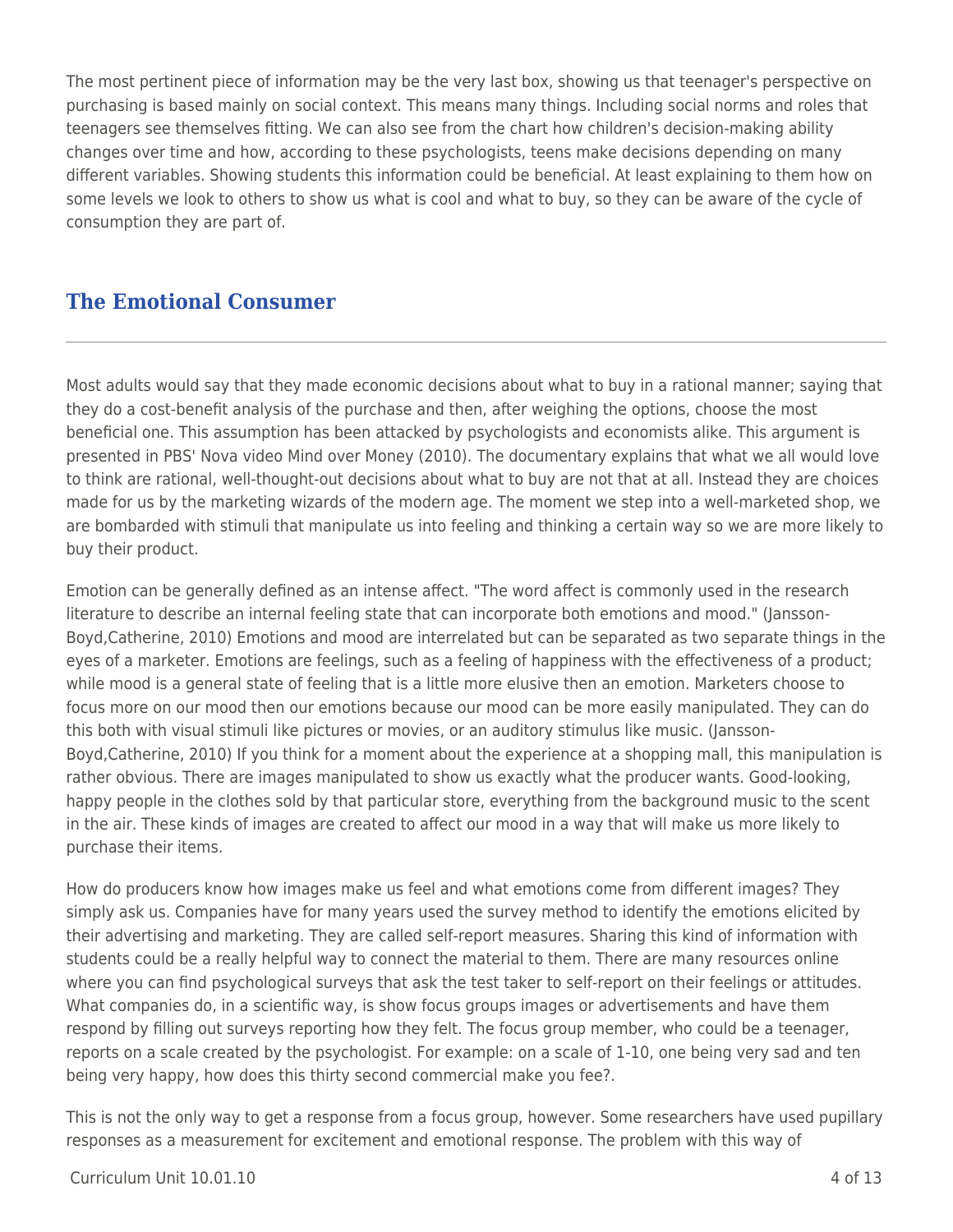conducting research is that it does not give researchers a clear picture of how a viewer is feeling. It is known that pupil dilation (pupils become larger in response to a stimulus) can be a response to a pleasant stimulus, like an attractive person, or an unpleasant stimulus, like a bloody film scene. (Mullen, Johnson, 1990) So this is a way to know that a person is feeling something, but what they are feeling is uncertain unless you use a survey along with pupillary response measurements.

There are four different ways that producers use our emotions against us in trying to persuade us to buy their stuff. The first is repetition, not the most effective but it does work. If you are introduced to a product enough times and in many different ways, it becomes familiar, and familiar things are trusted. So the next time you go to make a purchase you buy that familiar brand you see everywhere, even though you know almost nothing about the product itself.

The second is classical conditioning. This is a complex way of modifying behavior discovered and perfected by Ivan Pavlov. You can read about him in almost any modern psychology text book. Classical conditioning is the process of introducing an unconditioned stimulus along with a natural stimulus to elicit a natural response of the then conditioned stimulus. For example Pavlov had his dogs drooling at the sound of a bell because he repeatedly sounded the bell when he introduced their food.

Producers use classical conditioning all the time. Say for example you really enjoy the way that the caffeine in Dunkin Donuts coffee perks you up in the afternoons. The Dunkin Donuts corporation introduces the same signage and color scheme in all of their businesses. So seeing the sign for Dunkin Donuts and the colors gives you a bit of that pleasant feeling which makes you more likely to turn in and grab your afternoon fix.

The third way producers use our emotions against us is through humor. Market research has shown that if your company has advertisements that are commonly seen as funny, when people think of your company they will fell happy and be more likely to buy your product. (Mullen, Johnson, 1990) There are many examples of this in popular consumer culture. Simply search the internet for the most recent Super Bowl advertisements and you will find plenty of hilarious advertisement footage. Humor disarms us and makes it a bit more likely for us to give in to what the advertiser wants; which is to buy their product.

The fourth way that advertisers use our emotions against us is through an appeal to fear. This basically says if the producer can provide a scenario that produces anxiety and fear, which their product can reduce, their product will be more likely to sell. (Mullen, Johnson, 1990) A good example of this is the button necklace created for elderly people. The advertisements do a great job of creating a scenario of a fallen elderly person unable to get up, which to any one with a grandmother could be a fear and anxiety ridden scenario. Then the advertisers show how their product can reduce your fear and anxiety in that scenario.

Most of us really would like to believe that we are rational thinkers when it comes to purchasing choices. In some situations consumers can become aware of a product, go through a cost-benefit analysis and make a rational choice. In reality we often do not do these things, and make quick uninformed decisions about the products we buy. Think about the last time you went grocery shopping. Did you buy anything that was not on your list? Most likely you bought more then just a few things not on your list. Products are placed with much care in grocery stores. Candies and gum, which are often impulse buys, are placed right by the register. As well as the candy aisle shared with the cereal isle. We have come a long way beyond the old-fashioned Piggly Wiggly grocery store which were basically mazes that shoppers were forced to go through so they had to pass every item in the store.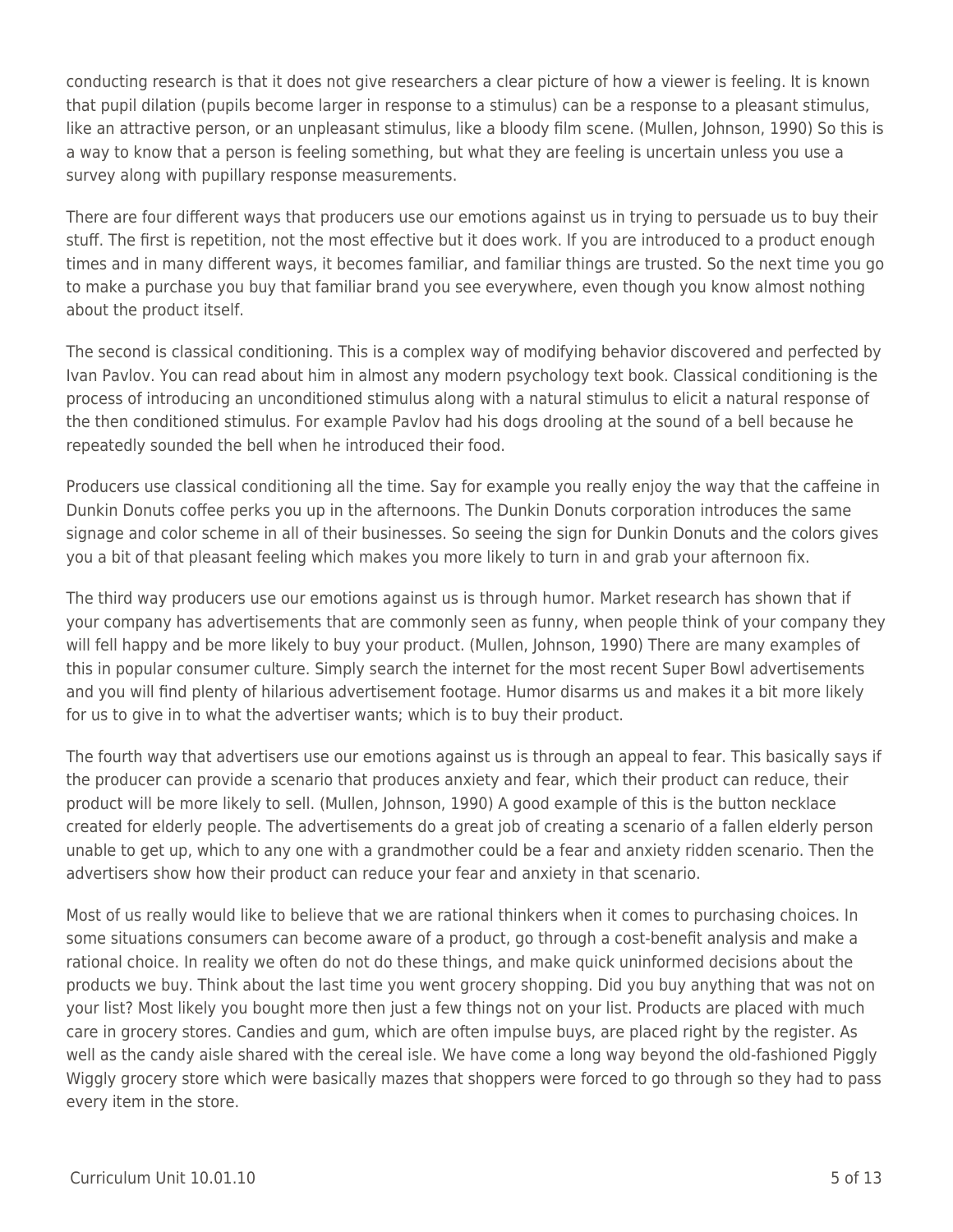### **The Social Consumer**

There are many influences that we receive from our social settings that influence the way we make economic decisions, here are a few. (Apruebo,Roxel,et.al., 2005)

- · Culture-It is a way of life that distinguishes a group of people from another. This "way of living" includes attitudes and values, accepted pattern of behavior, language, religion, etc.
- Reference Groups- An individual identifies with a reference group, making the group the
- · standard norm, or point of reference for organizing behavior. A reference group may determine consumption patterns, marketing strategy, and beliefs about a product
- · Family- The most immediate and continuous source of group influence on consumer decision making is the family.
- Personality- Each individual has a unique personality that may influence buying behavior.
- · Personality refers to a person's distinguishing psychological characteristics that determine and reflect the person's response to stimuli or the environment.

This list of social influences shows that a teenager is not really in control of his or her own purchasing power. All four of these influences are particularly strong in a teenager's life. If a teen does not have an influential family source, he or she replaces it with a reference group of friends. They are stuck in a part of life where they are trying to form a personality that is unique yet fits into the status quo. I think that Apruebo shows us that teenagers are the most at risk kinds of consumers for making bad choices.

Apruebo also simplifies the model of consumer decision making into three steps, which are worth looking at again, input (product identification); process (psychological factors); and output (the purchase behavior itself). (Apruebo,Roxel,et.al., 2005) So each of these steps are saturated with social influences. The way we consume media today has become a social event. We see advertisements before watching a movie with friends; we watch sporting events at parties which are loaded with marketing strategies. Our consumption of products and media has been marketed to an extreme.

Psychologists have found that the second step of consumption is also loaded with social context. How do we know what normal behavior is if we don't have a reference group to go by? If everyone I knew punched a person when they first met, that is what I would think is normal, until I came across a person who did not do that. So our social context has much to do with the way we think and act.

The third step of consumption is also a social one. Gender norms aside, my wife shops with her friends often. Shopping in general has long been a social event. Teenagers spend there weekends hanging out at the mall, a Mecca for consumption. We all follow social norms when it comes to consuming.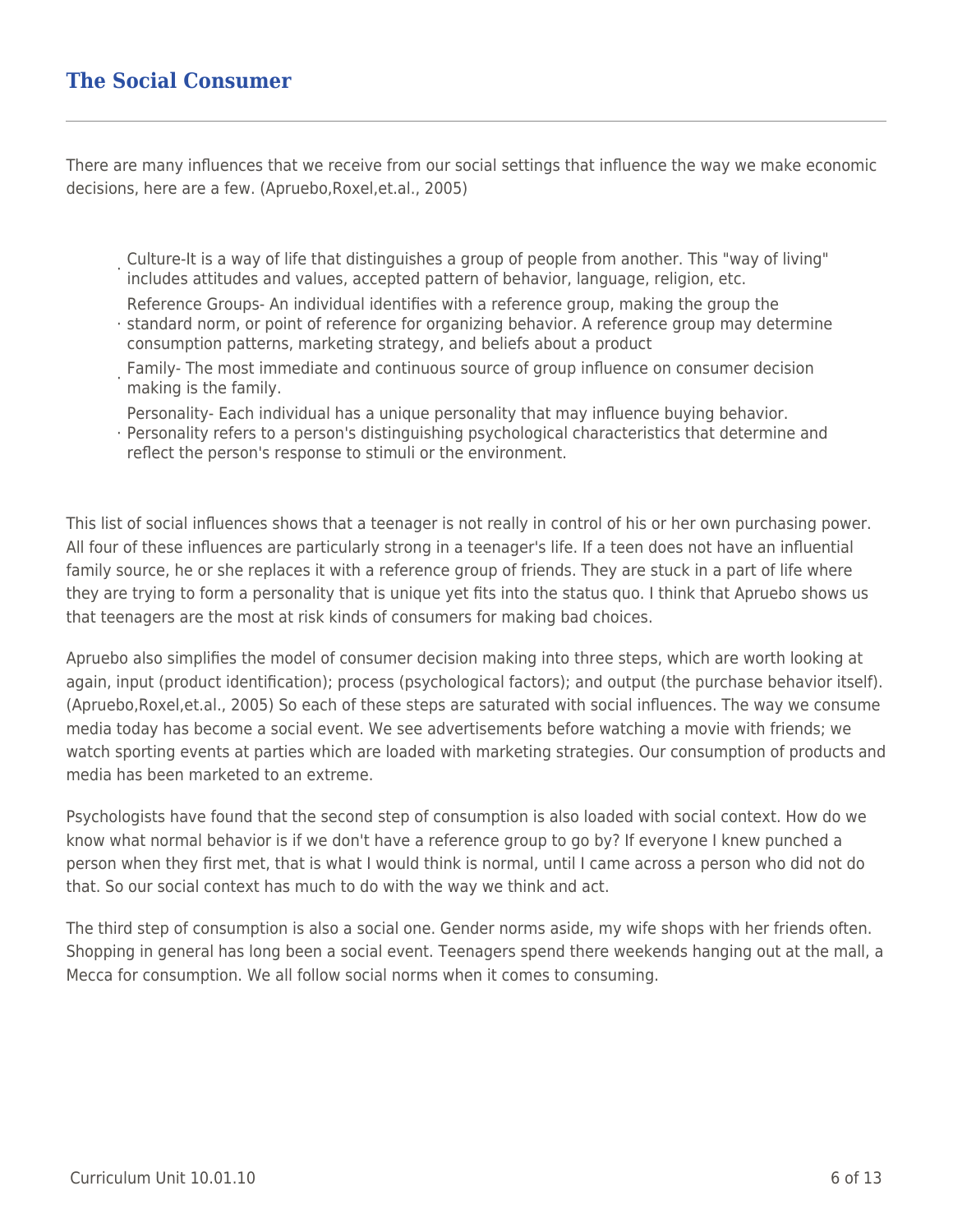## **Identity and consumption**

Whether we like it or not, what we buy says something about who we are. Our identity is interwoven with our consumption. If we choose to eat only vegetables that says something about our worldview. Some buy pickup trucks and sport utility vehicles to show that they are big, powerful people. Others buy small hybrid cars because they believe they are saving the environment. If we believe this to be true then we could subscribe to the idea that every purchase we make says something about who we are, from the ice-cream flavor I like to the color t-shirt I prefer. It is not for me to make any presumptions about what these choices mean for a person. Though we can see that evaluating in general the kinds of things that a person chooses to purchase can be very meaningful in identifying who they are.

Brand choice is the largest of these indicators. In my classroom, in a matter of seconds, my students can identify how cool a person is depending on the brands of their clothes. An interesting activity a teacher might do with their students would be to have them itemize the things that they own, and create a kind of profile about what those things say about themselves. This would get students thinking creatively and concretely about these issues. Of course some one who would fall into the social category of nerd does not become cool if he wears the right brand.

### **Unit Overview**

Over the course of the unit students will daily add an entry into their 'What, Why?' journals, then participate in a class activity. These activities will include readings, note taking, group activities, etc. Below is a list of the journal entries as well as what the general objective of the day will be. Each of these lessons are designed for a forty five minute class period. The 'what, why' questions are used as an initiation at the beginning of each class. I always put my initiation questions in the same spot on the white board in my room. This is a good way to get students busy at the beginning of class, as well as get the quiet quickly. Also at the end of each class, as closure, students complete an exit-slip. This is a quick way to get some feedback from students about what they learned that day in class. It also forces them to practice writing out their ideas. I use the exit-slip answers to judge how effective the lesson was and whether or not I can move on to the next topic. If the exit slips are way off I can review the objective again or maybe even re-teach the topic.

#### Day one and two: The cycle of marketing

What, Why?: What were your impressions of the kinds of advertisements you saw after school yesterday? Why do you think they were placed where they were? Debriefing about this homework assignment will enlighten students about how much advertising they are actually exposed to. The teacher should prompt the students with questions like: Are you more likely to use these products because of their advertisements? What parts of Hull's equation are being altered by the advertisements you see? What parts of Maslow's pyramid are being fulfilled by these products? What kinds of conclusions can you make about your list of advertisements?

Activity: In class the students will view parts of the PBS special The Merchants of Cool. This can be done in a number of ways; there are actually a number of great classroom ideas on the Website where you can find the documentary in its entirety. (http://www.pbs.org/wgbh/pages/frontline/shows/cool/) I like to have students

#### $C$ urriculum Unit  $10.01.10$   $7 \text{ of } 13$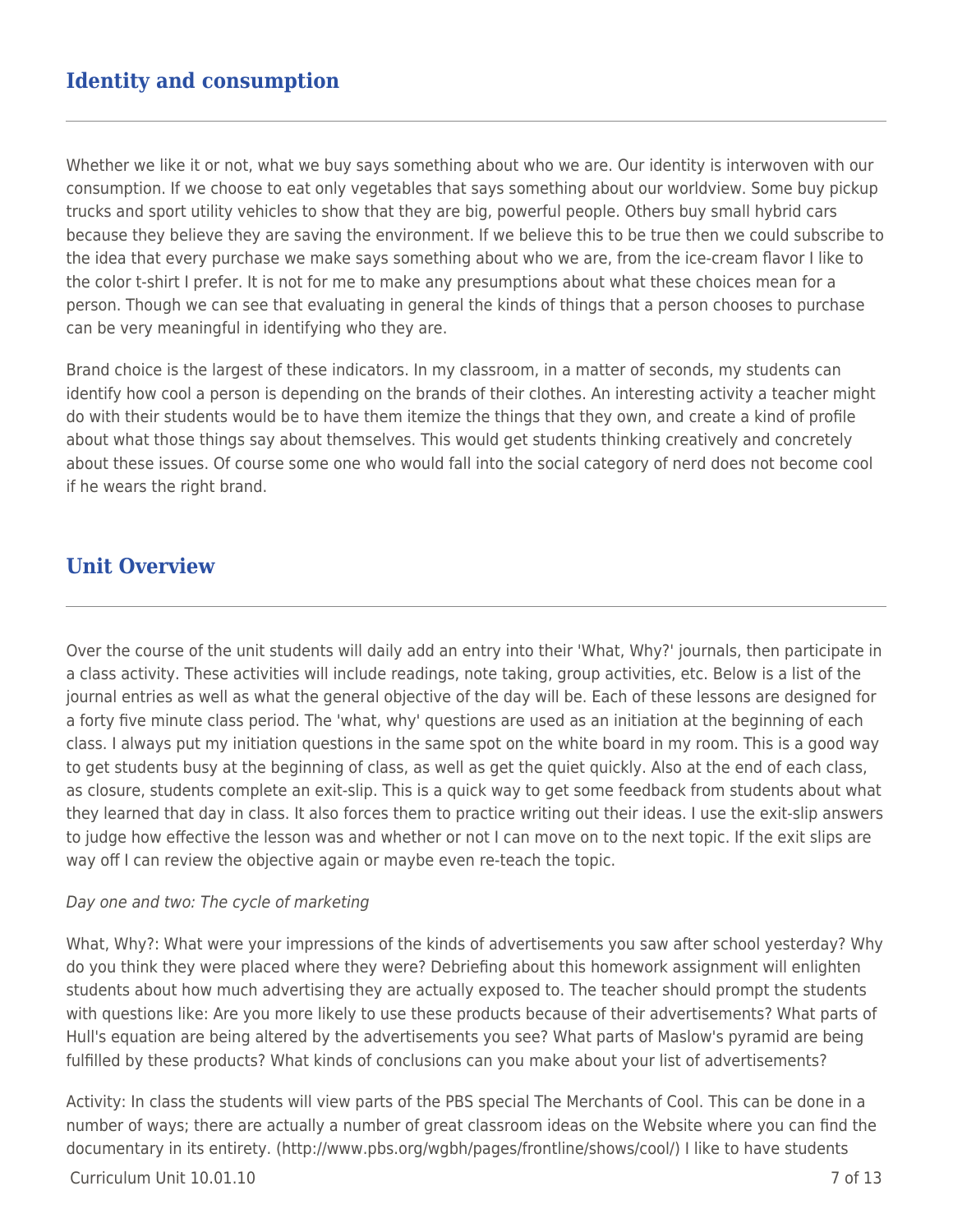complete 3-2-1 activities while watching such films. They identify three facts from the video, two opinions about those facts, and one connection to their own life. An important part of the film that should be emphasized is the cycle of marketing that they discuss at length. Which is simply that it is difficult to discern the difference between authentic product development and products created using market information gathered fro teenagers. A company makes a product ----> teenagers buy the product ----> the product is cool ------>companies make the product. Where does this cycle begin?

Also you can present sections of Malcolm Gladwell's Cool Hunters article you can find online. In the article Gladwell explores almost all the same issues that the film does.

Closure: Was there anything in this film that surprised you about how companies gather information about you? Is this fair? Are you comfortable with it? Will this change your behavior at all?

Extension: Students will write a paragraph summarizing the ideas presented in the film and article. Sentence starter: The Merchants of Cool explains that big companies manipulate teenagers in many different ways, I believe that this practice is.....

### Day three: Humanistic Theory

What, Why?: What was the last food purchase you made? Why did you choose this specific item over something else? These questions should lead to a class discussion of the hierarchy of needs. As well as introducing the persuasion of modern advertising. Some questions the teacher can ask during this discussion include: Have you ever seen an advertisement for the product you chose? Did you buy this food item to consume for a meal, or a snack? Was it absolutely necessary purchase? Was this a snack?

Activity: During the class activity students will read an excerpt from their textbook about Abraham Maslow's hierarchy of needs. In a group of three they will read and complete a pyramid graphic organizer of the different level of needs. After the groups are finished the students will complete the same pyramid organizer on the board.

Closure: As an exit slip students will give an example of something that fulfills a need for each section of the pyramid. I.E. Physical Need- A bowl of cereal, Safety- A house to live in, etc.

Extension: For homework students will write a five-sentence paragraph explaining how far up the pyramid they think they are, which sections do they have a mastery of in their own life. Each student will receive a sentence starter to begin their paragraph and keep them on track. Sentence starter: In my life, the sections of Maslow's pyramid I have mastered are....., the ones I have not are........

#### Day four: Drive reduction Theory

What, Why?: What instincts do we as humans act on? Why does it sometimes seem we don't have any choice over our actions? These questions should lead to a class discussion that introduces what kinds of drives humans have, hunger drive, sex drive, etc. as well as introducing Clark Hull's theory of drive reduction.

Activity: Hull uses a Formula for what he calls "global behavior." (Background information about Hull could be found in A History of Modern Psychology) The class activity is to first explore what this equation is. Then use it to predict each other s behavior. This could be done in groups or individually during class time. To keep students engaged the teacher can choose all kinds of bizarre behavior and find out how likely it would be for each student or group to actually perform that behavior. For example, what is the likelihood that one of the

### $Curriculum Unit 10.01.10$   $8 \text{ of } 13$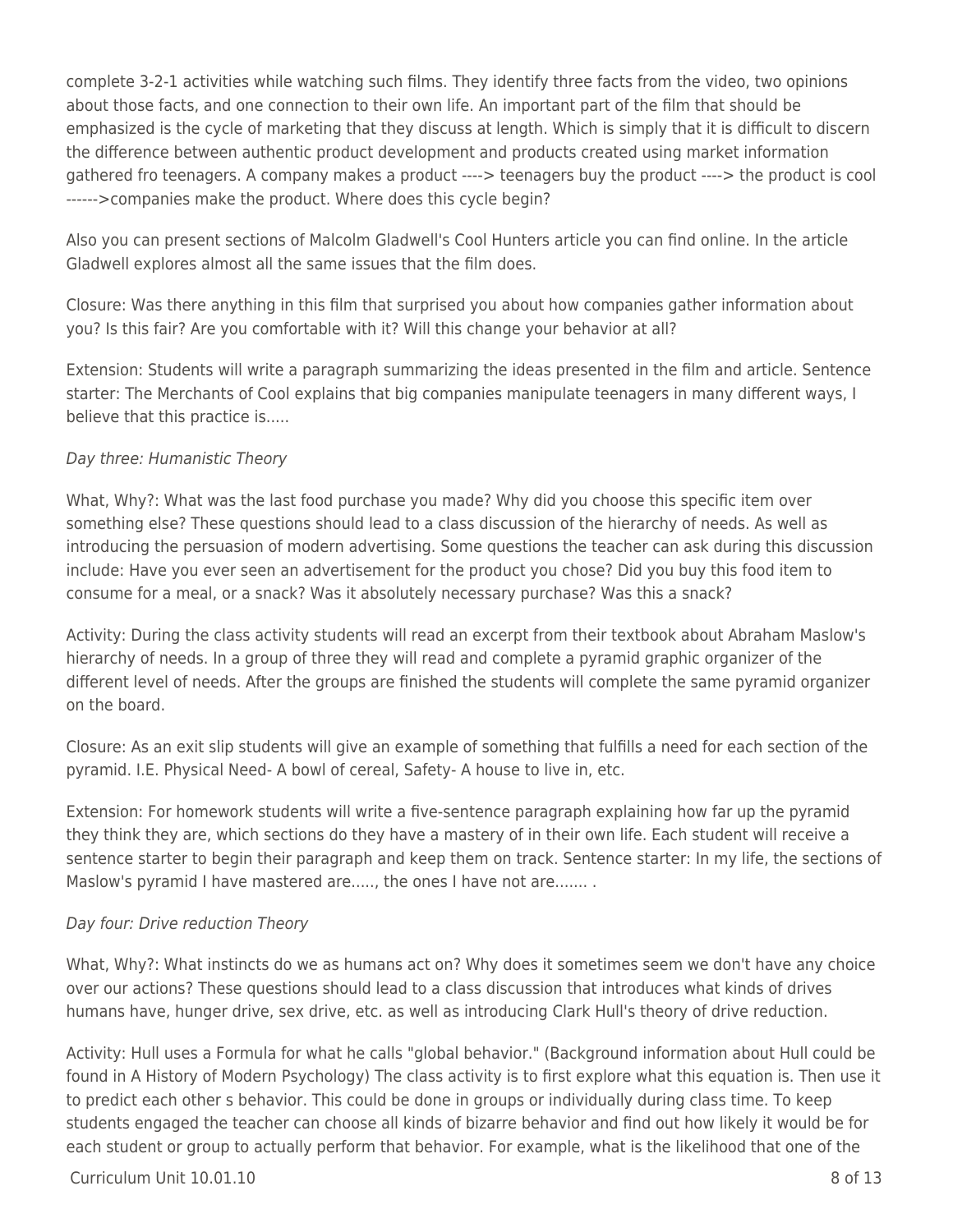male student in class would wear a dress to school, or what is the likelihood that a student will use foul language in class. Together with the class discuss the possible implications of these behaviors. What are the consequences of these actions? Do the consequences change the likelihood of behavior? What behavior can be modified by consequences and what behavior can not be modified? The equation can be simplified for classroom application as follows:  $B= H \times I \times D$ . B is the likelihood that the behavior will happen, H is the habit strength for that behavior, I is the incentive received for the behavior, D is the drive state for the behavior. (adopted from Shultz)

Closure: Students will complete an exit-pass answering the following question. Explain why you it is almost certain that after being underwater for a few minutes you will come to the surface for airr, using Hull's equation. What are the values for H, I, and D?

Extension: For homework students will write a paragraph to explain what they learned during class, and how they can use Hull's theory to better understand their own life the sentence starter is as follows: According to Clark Hull humans are more likely to behave in a certain way when.....

### Day five: Do advertisements motivate us?

What, Why?: What things do you think about before make any kind of purchase? Why are these things considered? This discussion should lead to a conversation about how we are more motivated by advertising then we think we are. Activating prior knowledge this conversation is a great time to return to what conditioning is and how that shapes behavior.

Activity: Students will view different advertisements and evaluate them for effectiveness. The teacher will gather many print advertisements and collect them in either power point or overhead slide show. A few good places to find these are either in magazines or newspapers. The internet has an endless supply of advertisements that one can choose from. Picking a few with some substance is essential for this to be successful. Choose some from the food industry, some for different banking institutions etc. While viewing these advertisements students will evaluate them on a few different factors. For each image they will answer these following questions:

What is this image advertising? Does this advertisement make me want their product? Would Hull or Maslow say that this advertisement play on our needs or drives, if so which ones?

Closure: Students will complete an exit pass answering this question: How do advertisers use the human condition to their advantage?

Extension: For homework students will complete an advertising chart. They will keep track of as many advertisements as they notice on their trip home from school that day. They will simply identify what the advertisement id for and whether or not they use the product.

### Day six: The question of happiness

What, Why?: What do you feel when you buy something you really want? Why do you think you feel this way?

 $Curriculum Unit 10.01.10$  9 of 13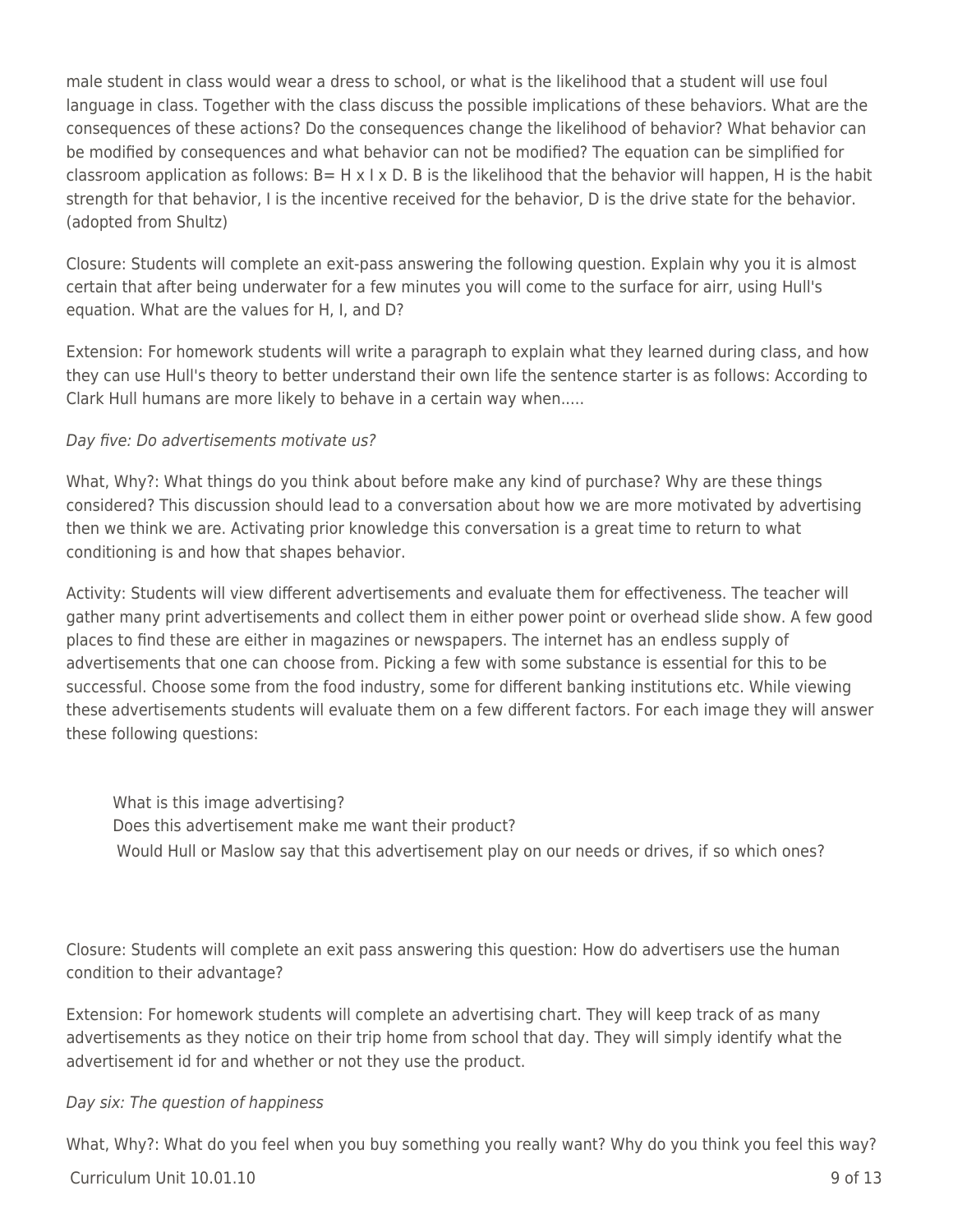We all have this feeling of happiness when we purchase the next thing that is on our wish list, that next CD, new iPod, the latest fashion, etc. This is a difficult question to grasp, for even the most mature adult. Most of my students can't really put their finger on their own emotions, but practicing this skill is essential, so if they make an attempt I am happy. Some questions to prompt this discussion include: What makes us happy? Did that thing we bought fulfill a need or reduce a drive? How have we been conditioned to allow stuff to make us happy?

Activity: This an individual activity. Students will compile a list of things that make them happy. Simply bulletpoint at least twenty things in their life that makes them happy. Modeling this is essential, so during instruction the teacher should show the class their own list of things that make them happy. After the lists are compiled they should be organized into groups on the board. Have students come up to the board and fill in things that are material in one group and immaterial in another group. After each item have students write a number between 1-10. This number represents how long the happiness derived from this thing lasts, one being a very short amount of time and ten being a very long amount of time. After each student has been able to add something to the list a class discussion should be conducted to understand the list as it is. Some questions this discussion should answer are:

Can you explain using Hull or Maslow why something on the board might make us happy? Why are the numbers placed where they are? Do material items really make us happy? When do material items stop making us happy?

Depending on the cooperation of the students and their level of participation in this activity a good back to this is to read excerpts from The art of Happiness by The Dalai Lama and Howard C. Cutler. There a number of brief stories especially in the chapter entitled 'the sources of happiness' they could be really beneficial to share with your students. After reading an excerpt student could answer questions like:

How did the person in the story resolve their discontent? How might Hull or Maslow explain this persons unhappiness?

Closure: Exit pass question: How is this information going to change your focus in life?

Extension: Identify the items on the board with the highest numbers attached to them. Come up with some ideas about how you could increase these things in your life.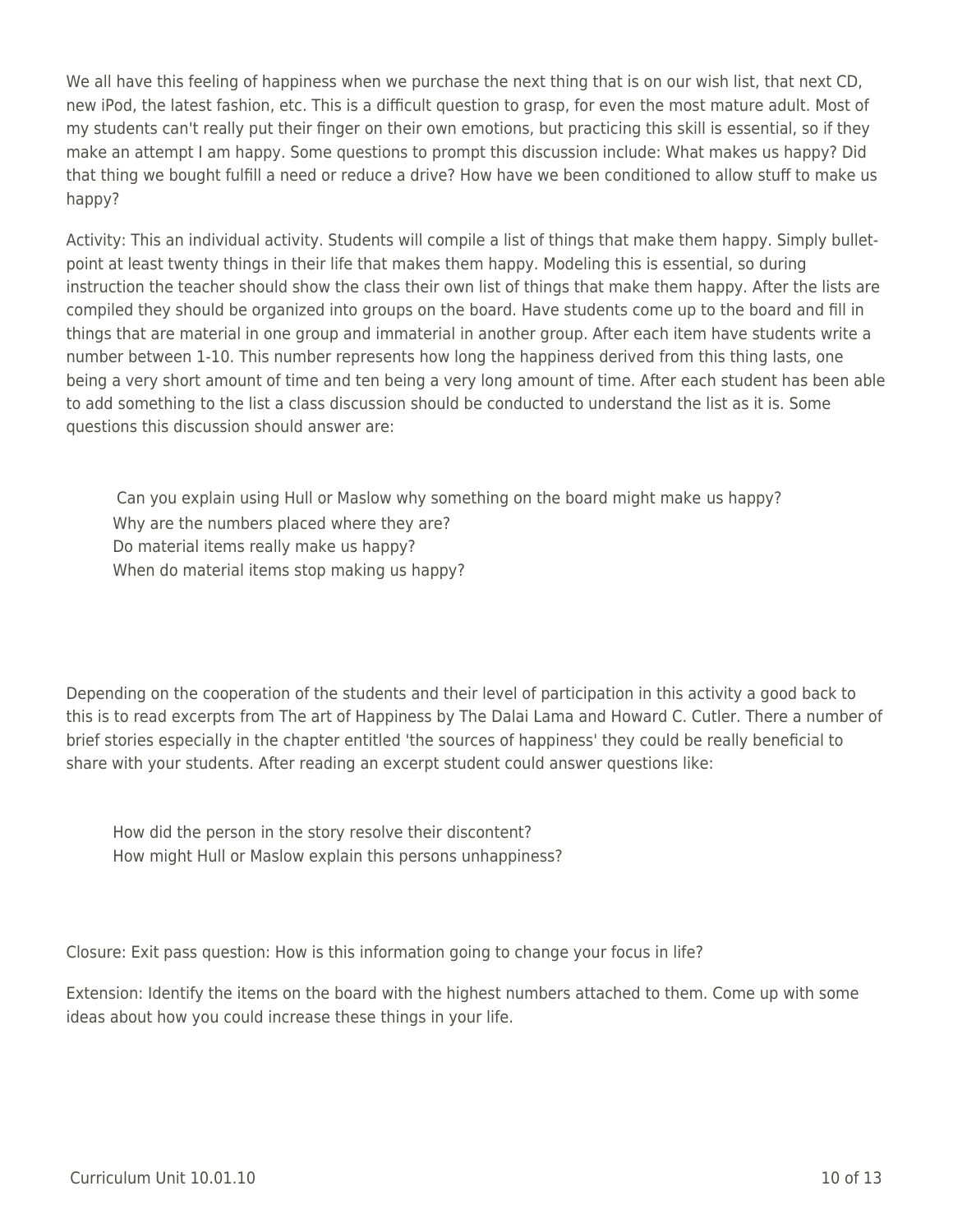### **Reading List (books)**

Apruebo,Roxel A.. Applied Consumer Psychology. first ed. Sampaloc: Rex Book Store, 2005.

Applied Consumer Psychology is a text book loaded with great information about the information gathered by marketers to advertise to consumers. An entire course could be taught through the material presented in this text.

Chin, Elizabeth. Purchasing Power. Minnesota:University of Minnesota Press, 2001.

This ethnography is an enlightening look at the economic disparity in New Haven. It highlights the scarcity issue presented to the young.

Haugtvedt, Curtis P.. Handbook of consumer psychology. New York: Psychology Press, 2008.

LaFeber, Walter. Michael Jordan and the new Global Capitalism. New York, London: W. W. Norton, 1999.

This book gives us a narrative about how basketball in general and Michael Jordan in specific effect the global economy and force our economic choice in a very strong way. A teacher could use sections of this text to excite students about the topic.

Mullen, Brian. The Psychology of Consumer Behavior. Hillsdale: LEA publishers, 1990.

Pleck, Elizabeth H. Celebrating the Family: Ethnicity, Consumer Culture, and Family Rituals. Cambridge : Harvard University Press, 2000.

This is a multicultural history of the American family celebration and how consumerism has affected it. This is a good source of information detailing the process of American culture rather then the individual being changed because of consumerism.

Schor, Juliet B.. Born to Buy. New York: Scribner, 2004.

This book is a good resource for teachers to gain knowledge about consumer culture affecting Americans at all ages.

Shultz, Daniel P.. A History of Modern Psychology. seventh ed. Sydney Ellen Shultz. Fort Worth: Harcourt College Publishers, 2000.

This book has been praised for its comprehensive coverage and biographical approach. Focusing on modern psychology, the text's coverage begins with the late 19th century. The authors personalize the history of psychology not only by using biographical information on influential theorists, but also by showing how major events in those theorists' lives have affected the authors' own ideas, approaches, and methods. A great resource for any psychology teacher.

Wade ,Carol. Invitation to Psychology. Fourth ed. Upper Saddle River: Pearson Education, INC., 2008.

This Is the text book that will be used for student reading, as well as most of the basic Psychology background knowledge needed for students.

Wanke, Micheala. Social Psychology of Consumer Behavior. New York: Psychology Press, 2009.

The range of topics covered in this book is broad including the construal of judgments and decisions, affective and cognitive feelings, social and media influences, and goals and self-regulation; each chapter is focused on one specific theoretical or methodological perspective and thereby gives a comprehensive and penetrating account of the relevant issues and the respective research.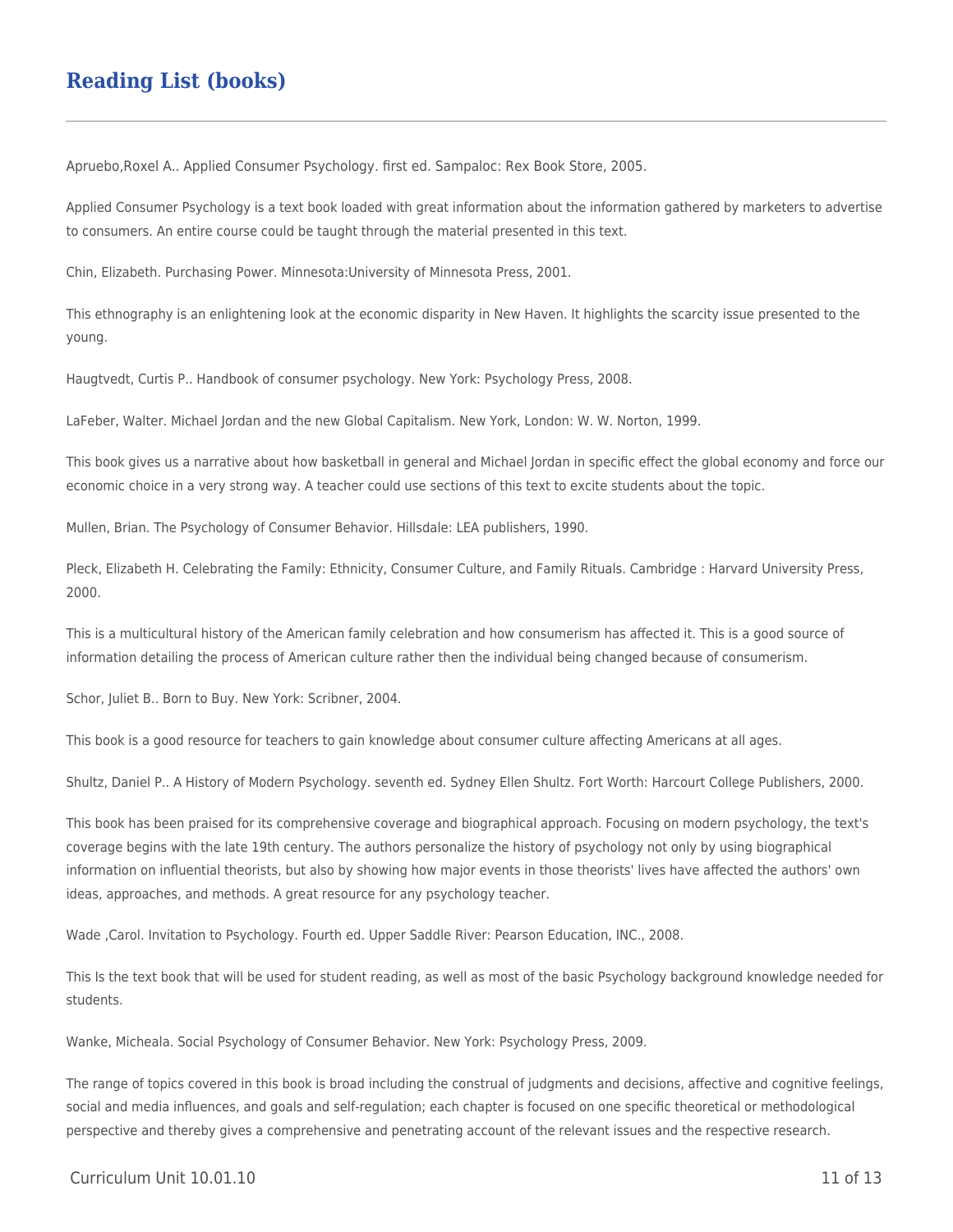### **Online Resources**

Gladwell, Malcolm. "The Coolhunt" The New Yorker (1997), http://www.gladwell.com/1997/1997\_03\_17\_a\_cool.htm. (accessed March15, 2010).

This is an article describing the life of a 'cool hunter,' which is a person who works to find out what the cool new fad of the day is. Through the marketing strategies that cool hunters use we can learn much about how companies use teenagers when they make decisions about what and how much to produce.

Goodman, Barak. "The Merchants of Cool." Feb. 2001.http://www.pbs.org/wgbh/pages/frontline/shows/cool/ (accessed March 29, 2010).

This website is a great resource for understanding cool marketing and having a solid understanding of consumer culture in the lives of teenagers. There are interviews with economists and teenagers alike. Also you can view a PBS frontline special on the cool hunters documented in Malcolm Gladwell s The Cool Hunt. It could be used for the teacher to gain knowledge, or to show students the documentary. WARNING: there are parts of the film that get a bit racy; discretion is advised.

Hanson, Jon. "PBS Mind Over Money." May 9, 2010.http://video.pbs.org/video/1479100777/ (accessed March 30).

A website that hosts a video about our perception about cost benefit analysis.

Perner, Lars. "CONSUMER BEHAVIOR: THE PSYCHOLOGY OF MARKETING." http://www.consumerpsychologist.com/ (accessed March 28, 2010).

This website is a good resource for student reading. I plan on taking sections from this site and giving them to students to present some of the background information necessary to engage in a conversation about Consumer Psychology.

http://www.apa.org/

Schultz, D.P. & Schultz, S.E. (1987). A History of Modern Psychology. Harcourt Brace Jovanovich Publications.

### **Appendix**

This unit will achieve objectives from both the stated City of New Haven curriculum and the National standards written by the American Psychological foundation. According to these standards students should be viewing the world with an empirical eye, which is exactly what students going through this unit will do. They will meet these standards and take them to the next step by applying some of them to their own lives. Students will have to show they have mastered these objectives by expressing them verbally as well as in written form, through a series of assessments. Including in this series will be: structured discussions, graphic organizers, rubrics for classroom activities and a culminating essay. The unit will also include some interdisciplinary objectives which include the Social Studies state standards (S.S.1.10); Explain how limited resources influence economic decisions. Explore the consumer culture's use of marketing and its effect on individuals students master this objective. (S.S.2.3) Create various forms of written work (e.g. journal, essay, web page) to demonstrate understanding of social studies issues. Students completing this unit will practice this skill with

 $C$ urriculum Unit  $10.01.10$